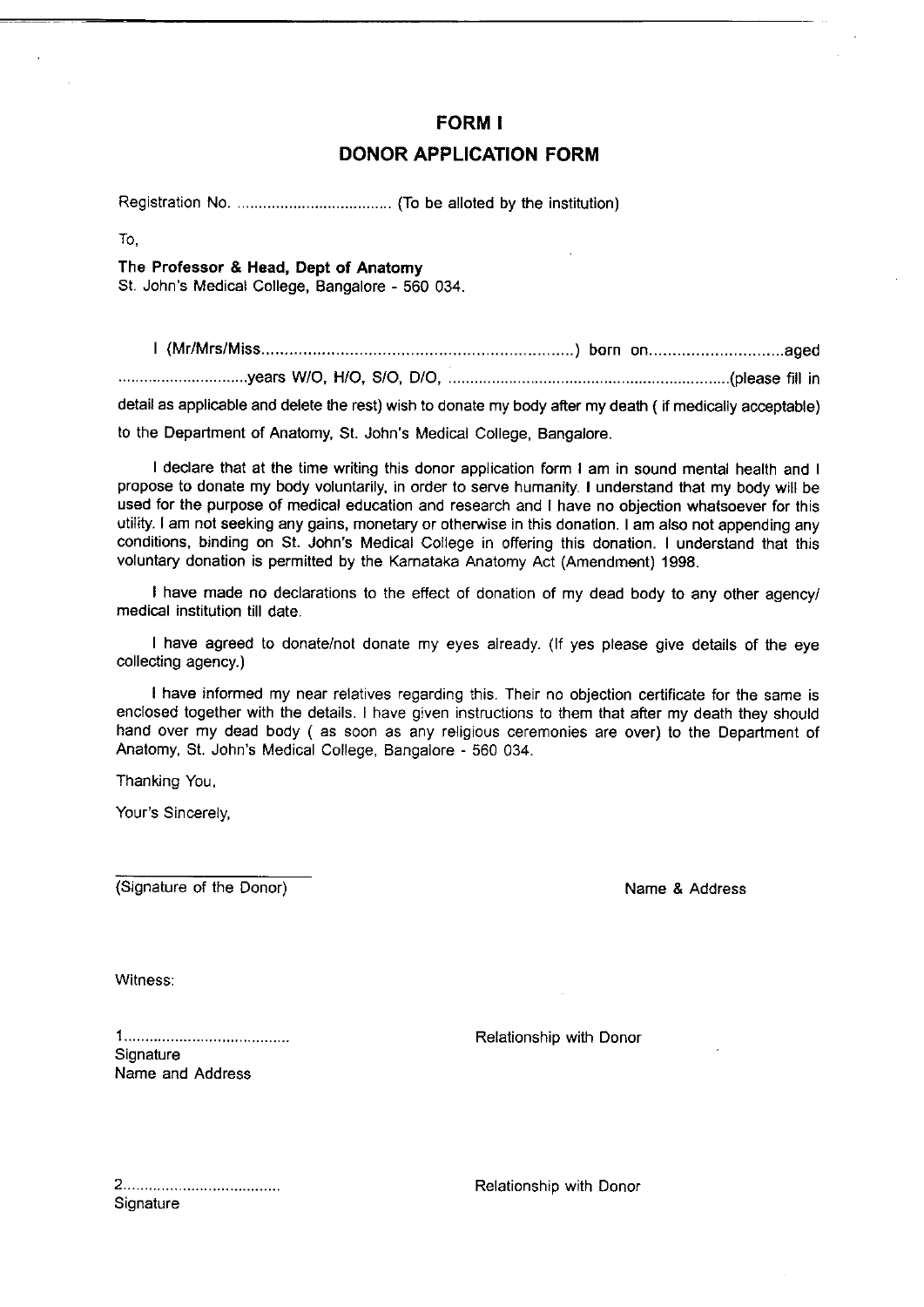### FORM II

# DETAILS OF THE BODY DONOR

Registration No

- 1. Name of the Donor:
- 2. Sex: Male/Female
- 3. Age...............

٠

- 4. Marital Status : Married / Unmarried
- 5. Education:
- 6. Employment details: Employed / Unemployed / House wife / Retired / Own Business
- 7. Source of this donation information:
- 8. Designation and office address with phone no:
- 9. Present residential address with phone no:
- 10. Permanent residential address if it is different from the present address:
- 11. Explain why you want to donate your body.

 $\overline{\phantom{a}}$ 

12. Any other information / feedback you wish to provide.

Donor's Signature:

Date:....................

Recent Passport size Photograph